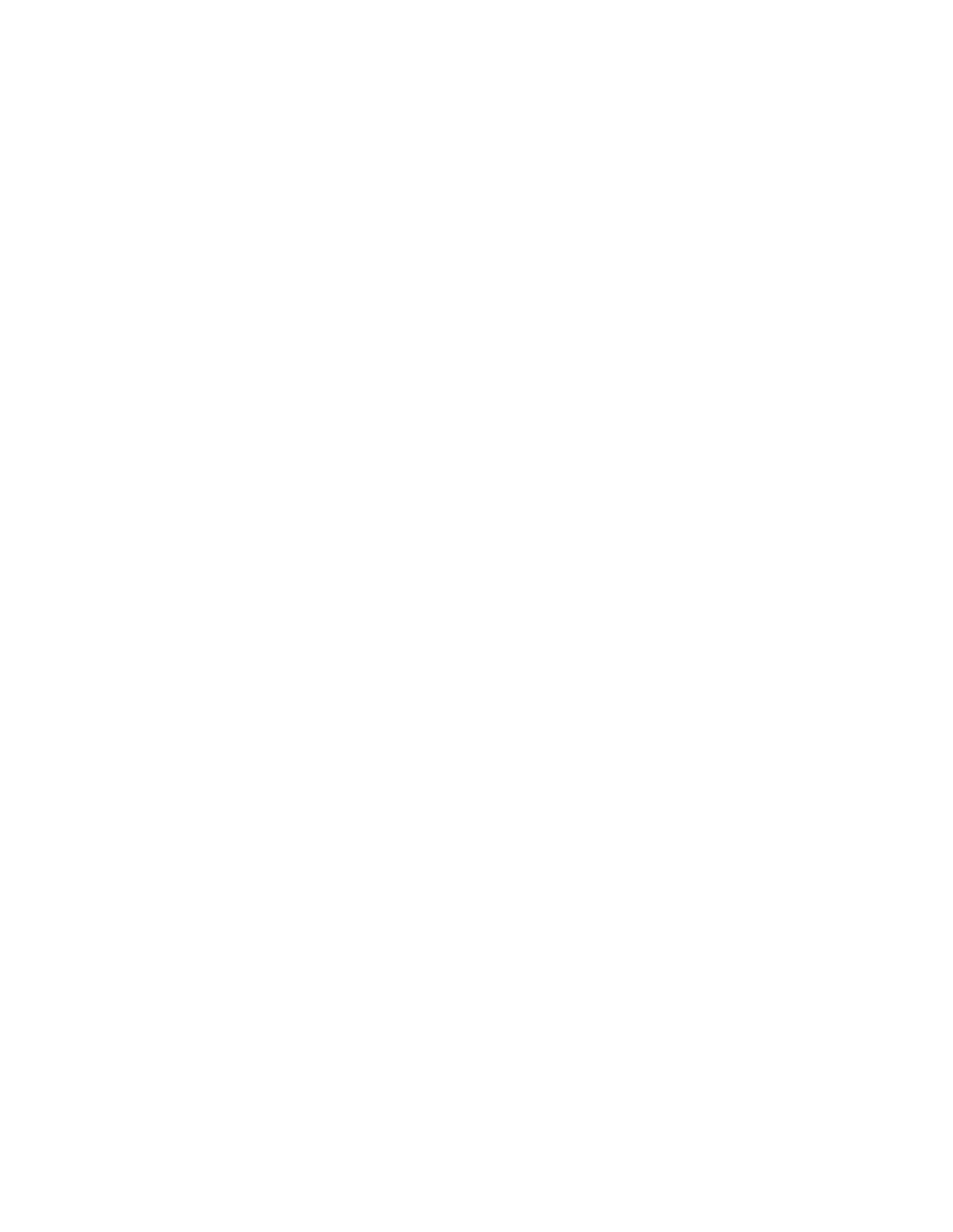# **Early Childhood and School Readiness Legislative Commission**

## **Committee Charge**

Pursuant to state law (Section 26-6.5-203, C.R.S.), the Early Childhood and School Readiness Legislative Commission (ECSRLC) may meet at least four times per year to study issues concerning early childhood and school readiness. Topics to be studied include: health care, mental health, parental involvement, family support, child care, and early learning. The commission is required to solicit input from the public, especially from those who have expertise in early childhood and school readiness issues. The commission is also required to consult with the Early Childhood Leadership Commission, which is a group focused on improving outcomes for young children from birth to age eight, to discuss policy concerning early childhood and school readiness.

# **Committee Activities**

The ECSRLC held four meetings during the 2019 interim. Presentations were made by state departments, early childhood professionals, members of the nonprofit and advocacy communities, and members of the public on a wide range of subjects related to early childhood and school readiness, including:

- early care and education access, affordability, quality, and workforce;
- early childhood mental health;
- child maltreatment and fatality prevention recommendations;
- school readiness, literacy, preschool, and full-day kindergarten; and
- community-based resource centers.

The following subsections discuss the ECSRLC's activities during the 2019 interim.

*Early child care and education access, affordability, quality, and workforce.* The commission heard from representatives from the Colorado Department of Human Services (CDHS) Office of Early Childhood, Early Childhood Leadership Commission, Colorado Children's Campaign, Red Rocks Community College, the Denver Preschool Program, and early child care centers about the need to improve access to high-quality and affordable early care and education for all families and to recruit and retain early child care workers and educators. The commission discussed the impacts of a decline in licensed child care capacity for infants and the consequences of limited access to quality early care and education on children, families, and the economy, as well as issues facing Colorado's early childhood workforce such as staff shortages, difficulty filling vacant positions, low wages, and high demand.

*Early childhood mental health.* Representatives from CDHS, Mental Health Colorado, Colorado Children's Campaign, Children's Hospital Colorado, and Early Childhood Partnership of Adams County spoke to the commission about early childhood mental health programs, strategies, and supports. An example of such a program is the Early Childhood Mental Health Consultation program, a service partnering early childhood programs and mental health consultants to improve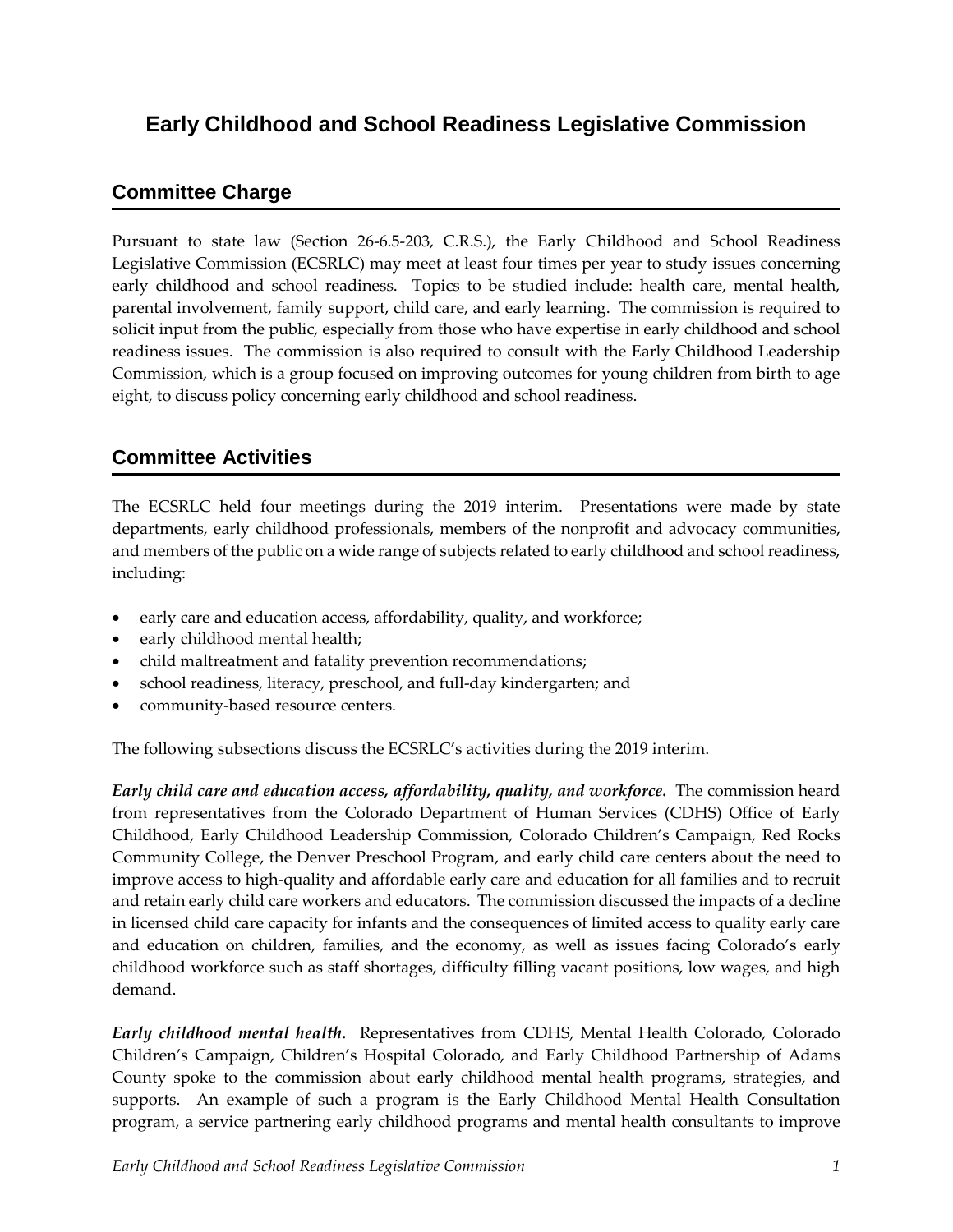the overall development and mental health of children in school settings and lower suspension and expulsion rates. The commission learned about the importance of preventative strategies in improving early childhood mental health, such as early screenings and assessments; integrated behavioral health; enhanced home visiting; and bolstering programs that promote trauma-informed care and improve positive relationships between parent and child and teacher and child.

*Child maltreatment and fatality prevention recommendations.* The commission was briefed by representatives from the Colorado Department of Public Health and Environment (CDPHE) and CDHS on the Colorado Child Fatality Prevention System and the recommendations put forth in 2019 by the two departments to prevent child maltreatment and child fatalities. These recommendations include: strengthening maternal mental health programs; focusing on access to quality, affordable, and safe housing and child care for families; increasing home visiting program enrollment; implementing graduated driver's license requirements; strengthening primary seat belt laws; spearheading additional firearm death prevention research; and implementing delayed school start times.

*School readiness, literacy, preschool, and full-day kindergarten.* The commission heard from representatives from the Colorado Department of Education (CDE) on the importance of early intervention in closing achievement gaps, promoting and developing high-quality, evidence-based early learning and literacy strategies, kindergarten readiness, full-day kindergarten implementation, and the need to ensure that all kids are reading by third grade. The commission learned about the department's P-3 Office, which is set up to support vertical alignment between early childhood systems and K-3 systems, and about how CDE is supporting districts with full-day kindergarten implementation and re-allotting Early Childhood At-risk Enhancement (ECARE) positions from kindergarten to full day preschool.

**Community-based resource centers.** Representatives from the Family Resource Center Association and the Early Childhood Council Leadership Alliance spoke to the commission about the work their organizations are doing to provide services and supports to families throughout the state by using comprehensive, coordinated case management and acting as a family-friendly access point to the wider community by tailoring the centers to the culture and needs of each community. The commission learned that the missions and purposes of these organizations are to align resources within communities and the state to effectively serve young children and their families, and to increase and sustain the quality, accessibility, capacity, and affordability of early childhood services.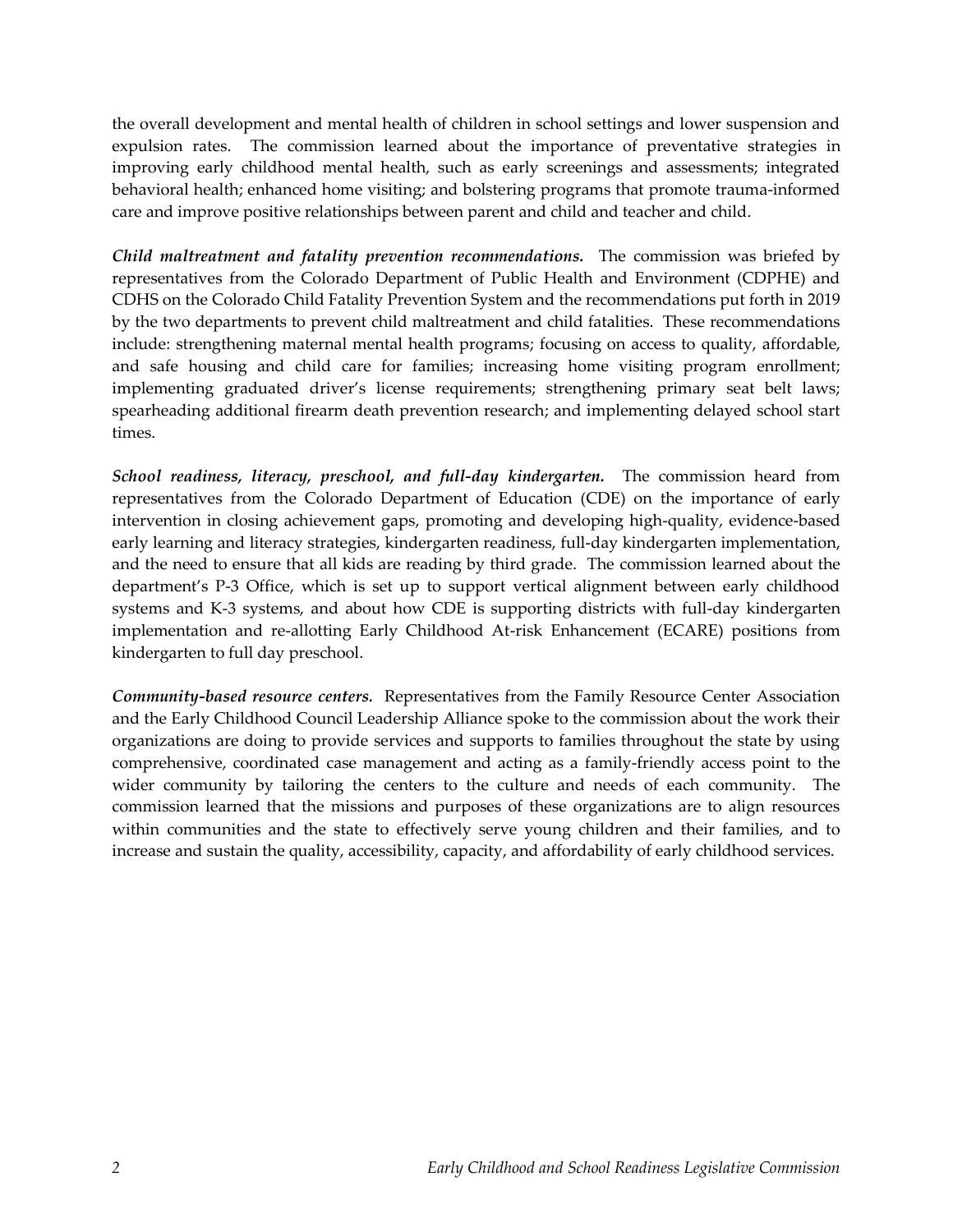## **Committee Recommendations**

As a result of committee discussion and deliberation, the Early Childhood and School Readiness Legislative Commission recommends the following four bills for consideration in the 2020 legislative session.

*Bill A – Supports for Early Childhood Educator Workforce.* The bill makes several changes to state law related to early childhood workforce programs, including requiring that:

- CDHS recognize prior experience in the educator credentialing system;
- CDHS create a pathway for programs to be licensed while aspiring educators pursue a credential;
- CDHS and CDE align the early childhood credential system, educator licensing system, and the childcare program licensing, and report on the current supply and future need for qualified early childhood educators;
- CDHS, CDE, and the Department of Higher Education develop resources to increase concurrent enrollment opportunities and support career pathways that allow students to serve as early childhood educators;
- CDHS establish the Early Care and Education Recruitment and Retention Grant and Scholarship program for individuals pursuing a career in early care and education, nonprofit entities administering a similar scholarship program, or licensed early care and education programs; and
- the Colorado Department of Labor and Employment establish the Early Childhood Educator Apprenticeship program to create pathways into the early childhood profession.

*Bill B — Helping Others Manage Early Childhood Act.* The bill requires CDHS to issue a request for proposals in order to implement a statewide public awareness campaign. The campaign must be in place no later than the 2021-22 academic year. The public awareness campaign must ensure that people connected to early childhood education are aware of:

- what is expected from early childhood education;
- what a child is expected to know by kindergarten; and
- what resources are available for early childhood education.

The bill also requires the CDHS, in collaboration with the CDE and early childhood councils, to offer two types of workshops throughout the state: multicounty workshops focused on professional development in the early childhood education field and regional workshops focused on how to open a child care center or preschool.

*Bill C – Increase Quality in Early Childhood Education Programs. The bill requires that CDHS provide* technical assistance and financial incentives to help early childhood care providers with a Colorado Shines quality rating advance to or maintain at least a level-three rating. Early childhood councils must assist CDHS by providing local community outreach and engagement strategies.

Under current law, early childhood councils that apply for school-readiness quality improvement funding must submit a school readiness plan that includes targeting or recruiting early childhood